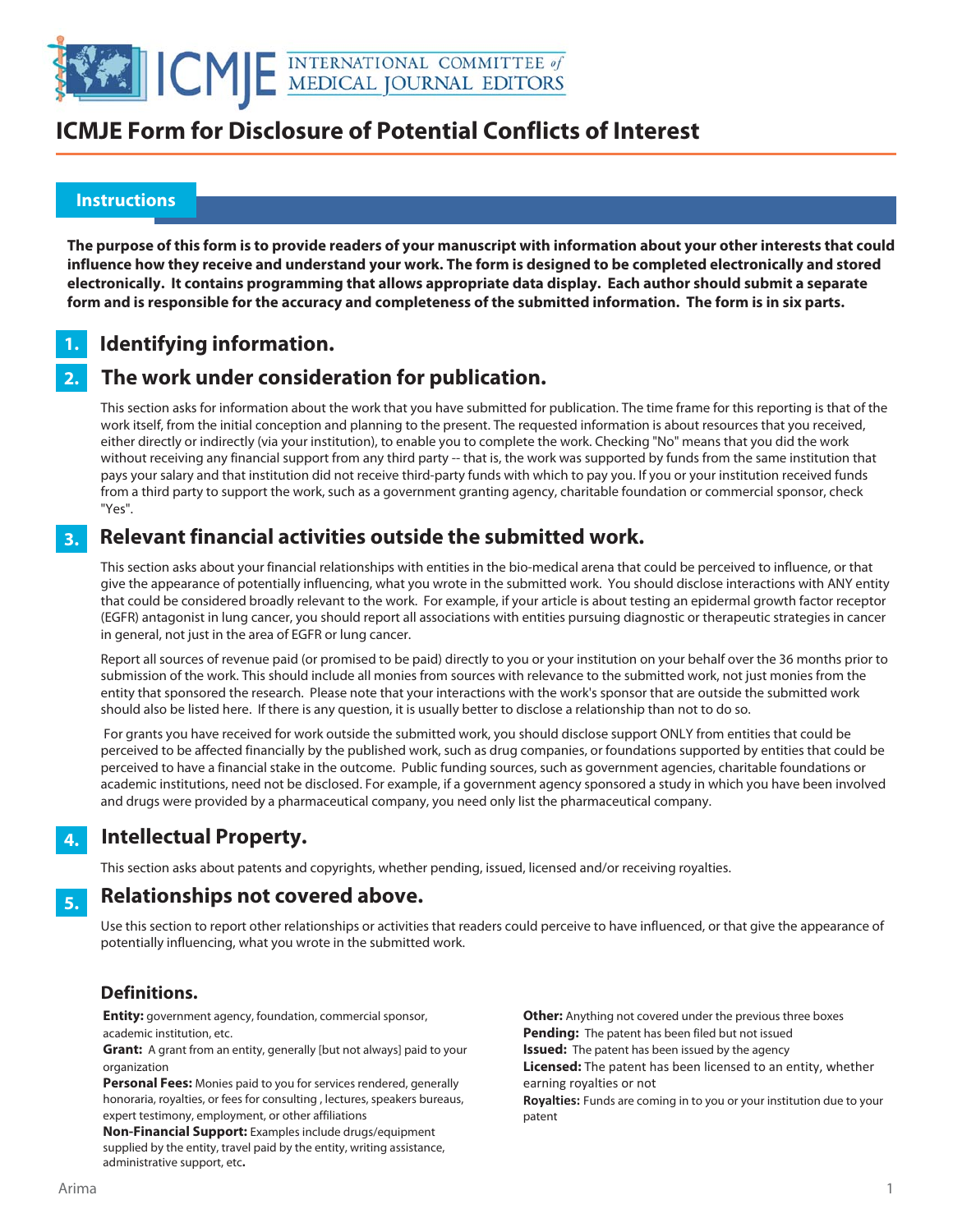

| <b>Section 1.</b>                     | <b>Identifying Information</b>                    |                                 |                                                                                                                             |  |
|---------------------------------------|---------------------------------------------------|---------------------------------|-----------------------------------------------------------------------------------------------------------------------------|--|
| 1. Given Name (First Name)<br>Junichi |                                                   | 2. Surname (Last Name)<br>Arima | 3. Date<br>23-May-2019                                                                                                      |  |
| 4. Are you the corresponding author?  |                                                   | $\sqrt{ NQ}$<br>Yes             | Corresponding Author's Name<br>Hiroshi Nomura                                                                               |  |
| 5. Manuscript Title                   | eosinophilic leukemia- a case report              |                                 | The efficacy of imatinib mesylate in the treatment of a rare lytic bone lesion caused by hypereosinophilic syndrome/chronic |  |
|                                       | 6. Manuscript Identifying Number (if you know it) |                                 |                                                                                                                             |  |

CC-D-19-00126R1

## **The Work Under Consideration for Publication**

Did you or your institution **at any time** receive payment or services from a third party (government, commercial, private foundation, etc.) for any aspect of the submitted work (including but not limited to grants, data monitoring board, study design, manuscript preparation, statistical analysis, etc.)?

Are there any relevant conflicts of interest?  $\Box$  Yes  $\Box$  No

## **Relevant financial activities outside the submitted work. Section 3. Relevant financial activities outset**

Place a check in the appropriate boxes in the table to indicate whether you have financial relationships (regardless of amount of compensation) with entities as described in the instructions. Use one line for each entity; add as many lines as you need by clicking the "Add +" box. You should report relationships that were **present during the 36 months prior to publication**.

Are there any relevant conflicts of interest?  $\Box$  Yes  $\Box$  No

## **Intellectual Property -- Patents & Copyrights**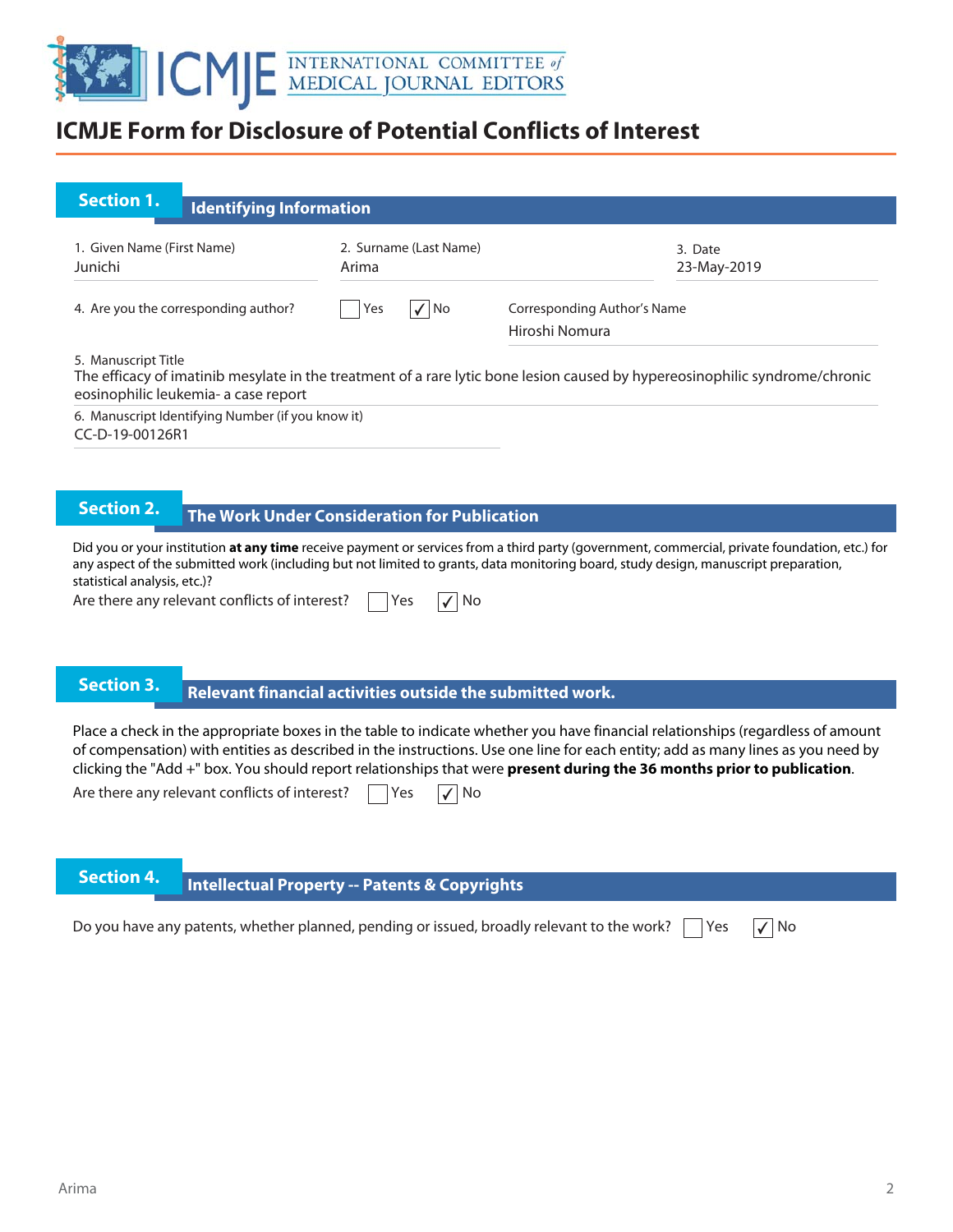

### **Section 5.** Relationships not covered above

Are there other relationships or activities that readers could perceive to have influenced, or that give the appearance of potentially influencing, what you wrote in the submitted work?

Yes, the following relationships/conditions/circumstances are present (explain below):

 $\sqrt{\ }$  No other relationships/conditions/circumstances that present a potential conflict of interest

At the time of manuscript acceptance, journals will ask authors to confirm and, if necessary, update their disclosure statements. On occasion, journals may ask authors to disclose further information about reported relationships.

### **Section 6. Disclosure Statement**

Based on the above disclosures, this form will automatically generate a disclosure statement, which will appear in the box below.

Dr. Arima has nothing to disclose.

#### **Evaluation and Feedback**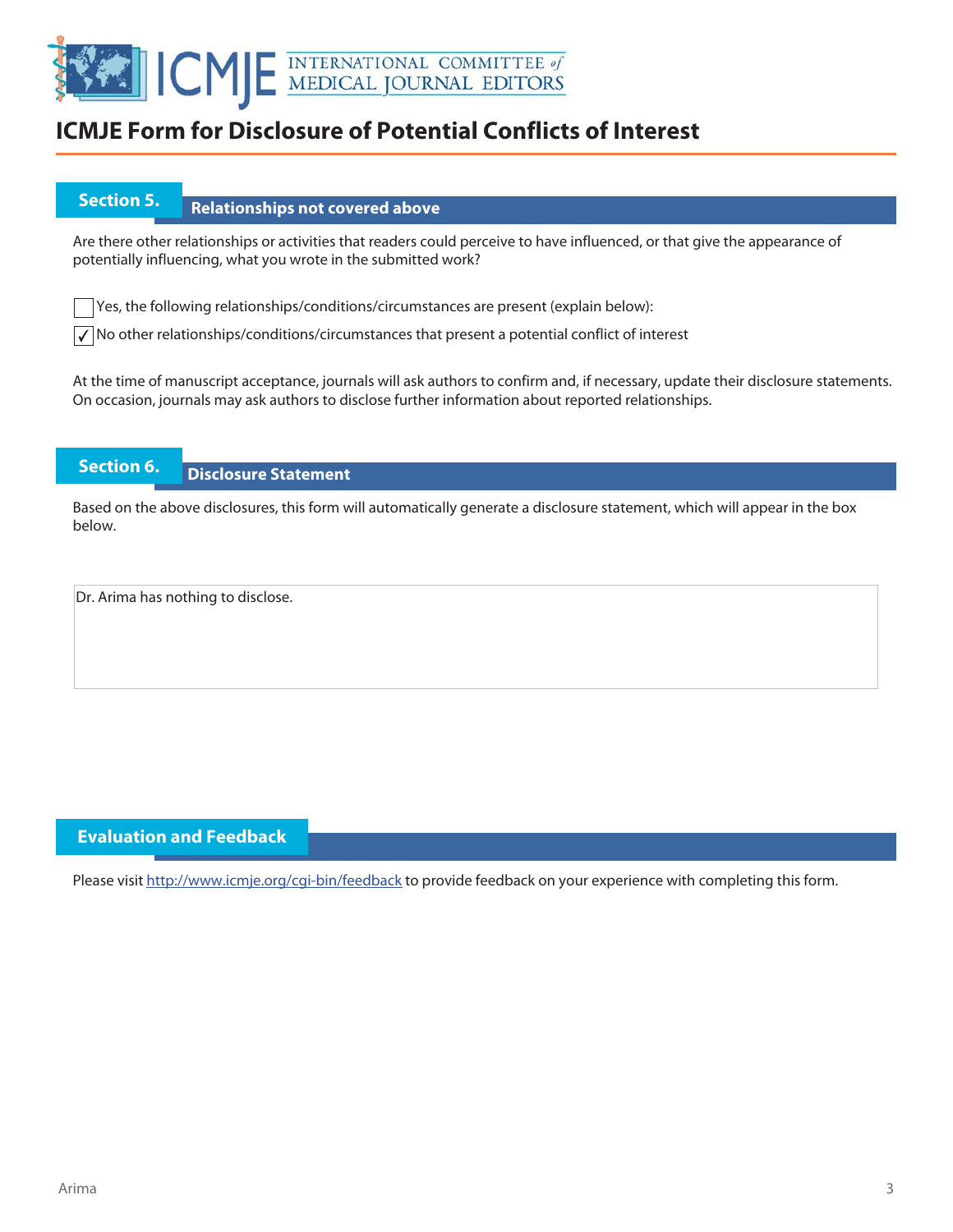

#### **Instructions**

 

> **The purpose of this form is to provide readers of your manuscript with information about your other interests that could influence how they receive and understand your work. The form is designed to be completed electronically and stored electronically. It contains programming that allows appropriate data display. Each author should submit a separate form and is responsible for the accuracy and completeness of the submitted information. The form is in six parts.**

#### **Identifying information. 1.**

#### **The work under consideration for publication. 2.**

This section asks for information about the work that you have submitted for publication. The time frame for this reporting is that of the work itself, from the initial conception and planning to the present. The requested information is about resources that you received, either directly or indirectly (via your institution), to enable you to complete the work. Checking "No" means that you did the work without receiving any financial support from any third party -- that is, the work was supported by funds from the same institution that pays your salary and that institution did not receive third-party funds with which to pay you. If you or your institution received funds from a third party to support the work, such as a government granting agency, charitable foundation or commercial sponsor, check "Yes".

#### **Relevant financial activities outside the submitted work. 3.**

This section asks about your financial relationships with entities in the bio-medical arena that could be perceived to influence, or that give the appearance of potentially influencing, what you wrote in the submitted work. You should disclose interactions with ANY entity that could be considered broadly relevant to the work. For example, if your article is about testing an epidermal growth factor receptor (EGFR) antagonist in lung cancer, you should report all associations with entities pursuing diagnostic or therapeutic strategies in cancer in general, not just in the area of EGFR or lung cancer.

Report all sources of revenue paid (or promised to be paid) directly to you or your institution on your behalf over the 36 months prior to submission of the work. This should include all monies from sources with relevance to the submitted work, not just monies from the entity that sponsored the research. Please note that your interactions with the work's sponsor that are outside the submitted work should also be listed here. If there is any question, it is usually better to disclose a relationship than not to do so.

 For grants you have received for work outside the submitted work, you should disclose support ONLY from entities that could be perceived to be affected financially by the published work, such as drug companies, or foundations supported by entities that could be perceived to have a financial stake in the outcome. Public funding sources, such as government agencies, charitable foundations or academic institutions, need not be disclosed. For example, if a government agency sponsored a study in which you have been involved and drugs were provided by a pharmaceutical company, you need only list the pharmaceutical company.

#### **Intellectual Property. 4.**

This section asks about patents and copyrights, whether pending, issued, licensed and/or receiving royalties.

#### **Relationships not covered above. 5.**

Use this section to report other relationships or activities that readers could perceive to have influenced, or that give the appearance of potentially influencing, what you wrote in the submitted work.

#### **Definitions.**

**Entity:** government agency, foundation, commercial sponsor, academic institution, etc.

**Grant:** A grant from an entity, generally [but not always] paid to your organization

**Personal Fees:** Monies paid to you for services rendered, generally honoraria, royalties, or fees for consulting , lectures, speakers bureaus, expert testimony, employment, or other affiliations

**Non-Financial Support:** Examples include drugs/equipment supplied by the entity, travel paid by the entity, writing assistance, administrative support, etc**.**

**Other:** Anything not covered under the previous three boxes **Pending:** The patent has been filed but not issued **Issued:** The patent has been issued by the agency **Licensed:** The patent has been licensed to an entity, whether earning royalties or not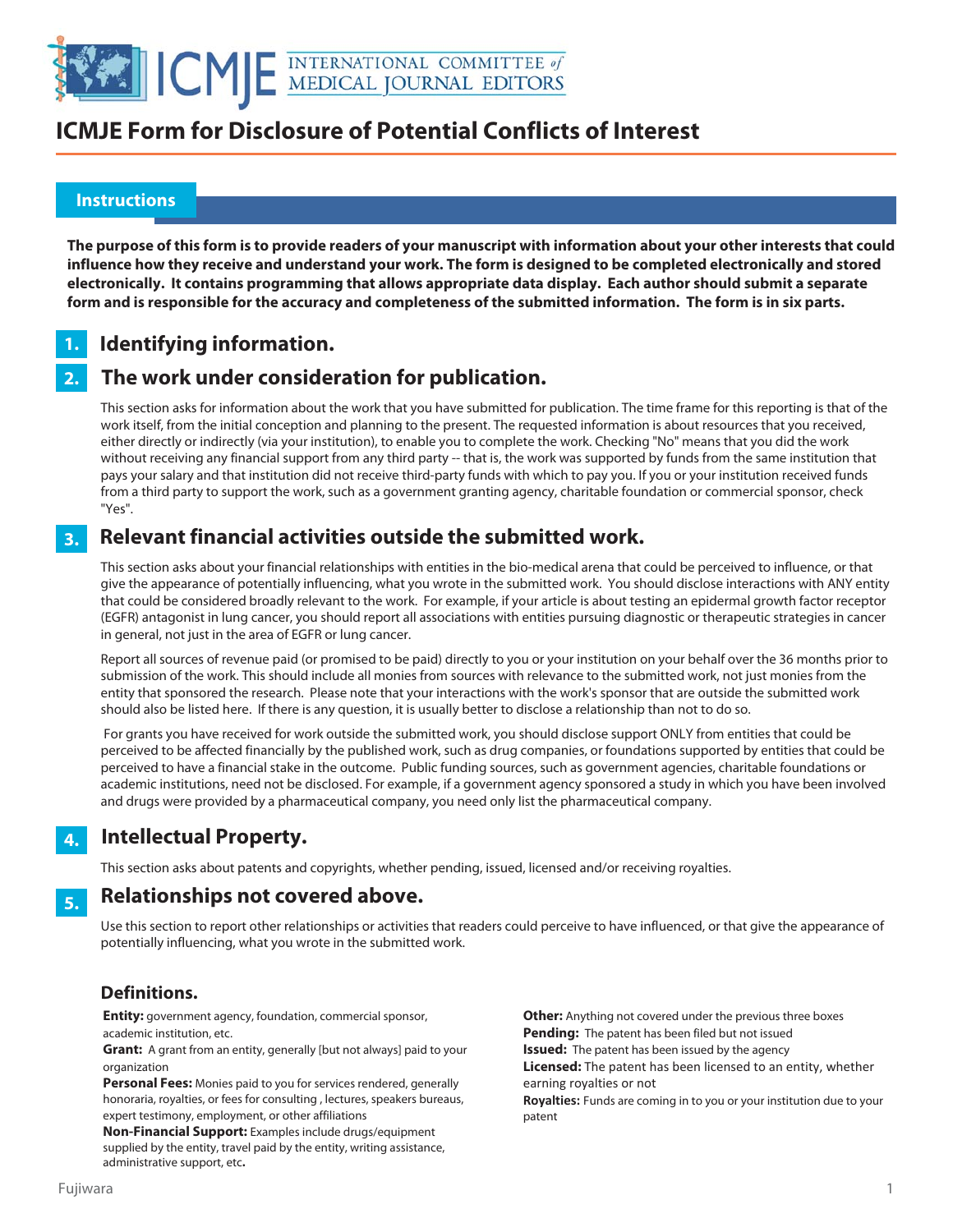

| <b>Section 1.</b>                                                    | <b>Identifying Information</b>     |                                                                                                                             |  |
|----------------------------------------------------------------------|------------------------------------|-----------------------------------------------------------------------------------------------------------------------------|--|
| 1. Given Name (First Name)<br>Megumu                                 | 2. Surname (Last Name)<br>Fujiwara | 3. Date<br>23-May-2019                                                                                                      |  |
| 4. Are you the corresponding author?                                 | Yes<br>  No<br>✓                   | Corresponding Author's Name<br>Hiroshi Nomura                                                                               |  |
| 5. Manuscript Title<br>eosinophilic leukemia- a case report          |                                    | The efficacy of imatinib mesylate in the treatment of a rare lytic bone lesion caused by hypereosinophilic syndrome/chronic |  |
| 6. Manuscript Identifying Number (if you know it)<br>CC-D-19-00126R1 |                                    |                                                                                                                             |  |

## **The Work Under Consideration for Publication**

Did you or your institution **at any time** receive payment or services from a third party (government, commercial, private foundation, etc.) for any aspect of the submitted work (including but not limited to grants, data monitoring board, study design, manuscript preparation, statistical analysis, etc.)?

| Are there any relevant conflicts of interest? |  | <b>Yes</b> |  | $\sqrt{ }$ No |
|-----------------------------------------------|--|------------|--|---------------|
|-----------------------------------------------|--|------------|--|---------------|

# **Relevant financial activities outside the submitted work. Section 3. Relevant financial activities outset**

Place a check in the appropriate boxes in the table to indicate whether you have financial relationships (regardless of amount of compensation) with entities as described in the instructions. Use one line for each entity; add as many lines as you need by clicking the "Add +" box. You should report relationships that were **present during the 36 months prior to publication**.

Are there any relevant conflicts of interest?  $\Box$  Yes  $\Box$  No

# **Intellectual Property -- Patents & Copyrights**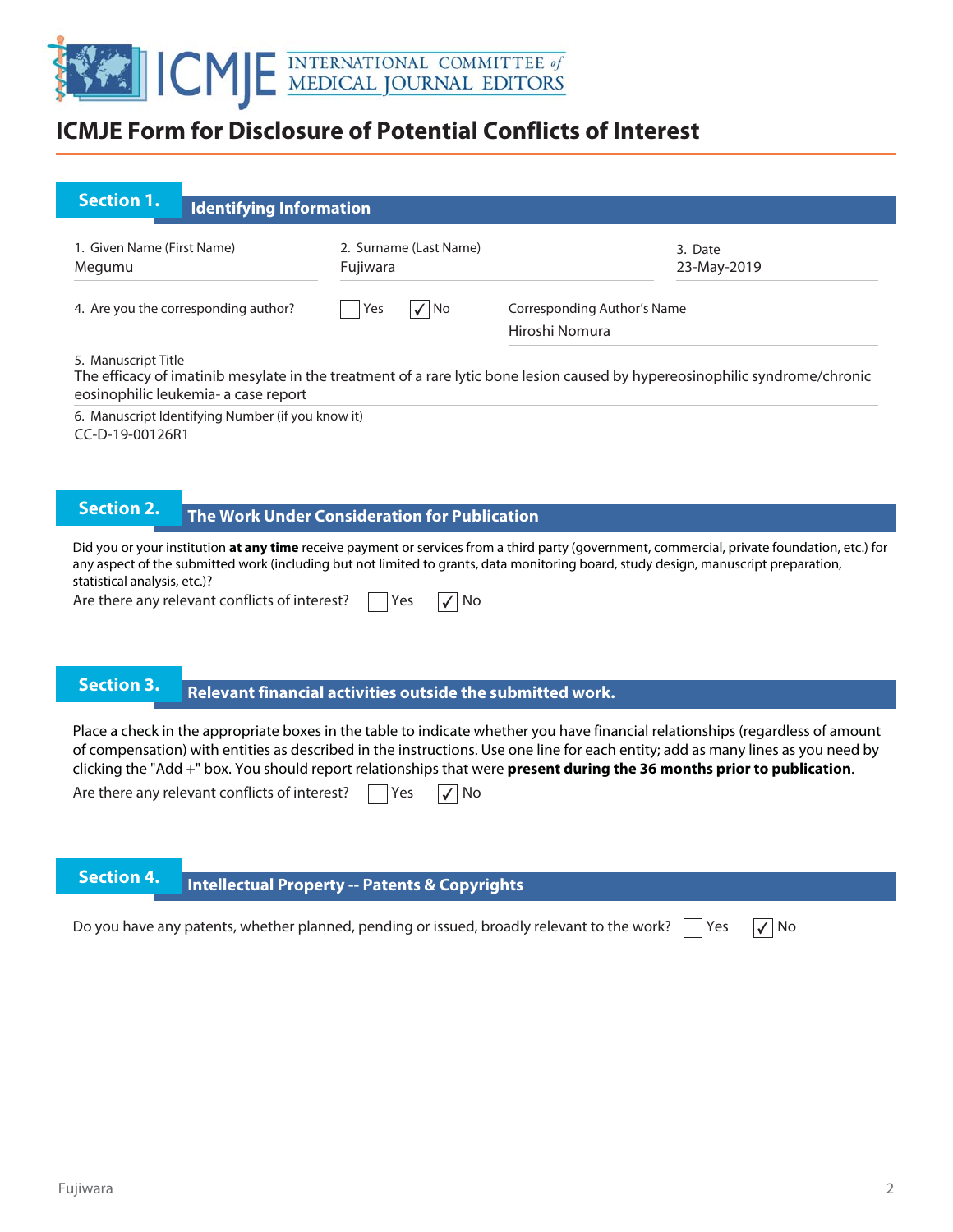

### **Section 5.** Relationships not covered above

Are there other relationships or activities that readers could perceive to have influenced, or that give the appearance of potentially influencing, what you wrote in the submitted work?

Yes, the following relationships/conditions/circumstances are present (explain below):

 $\sqrt{\ }$  No other relationships/conditions/circumstances that present a potential conflict of interest

At the time of manuscript acceptance, journals will ask authors to confirm and, if necessary, update their disclosure statements. On occasion, journals may ask authors to disclose further information about reported relationships.

### **Section 6. Disclosure Statement**

Based on the above disclosures, this form will automatically generate a disclosure statement, which will appear in the box below.

Dr. Fujiwara has nothing to disclose.

#### **Evaluation and Feedback**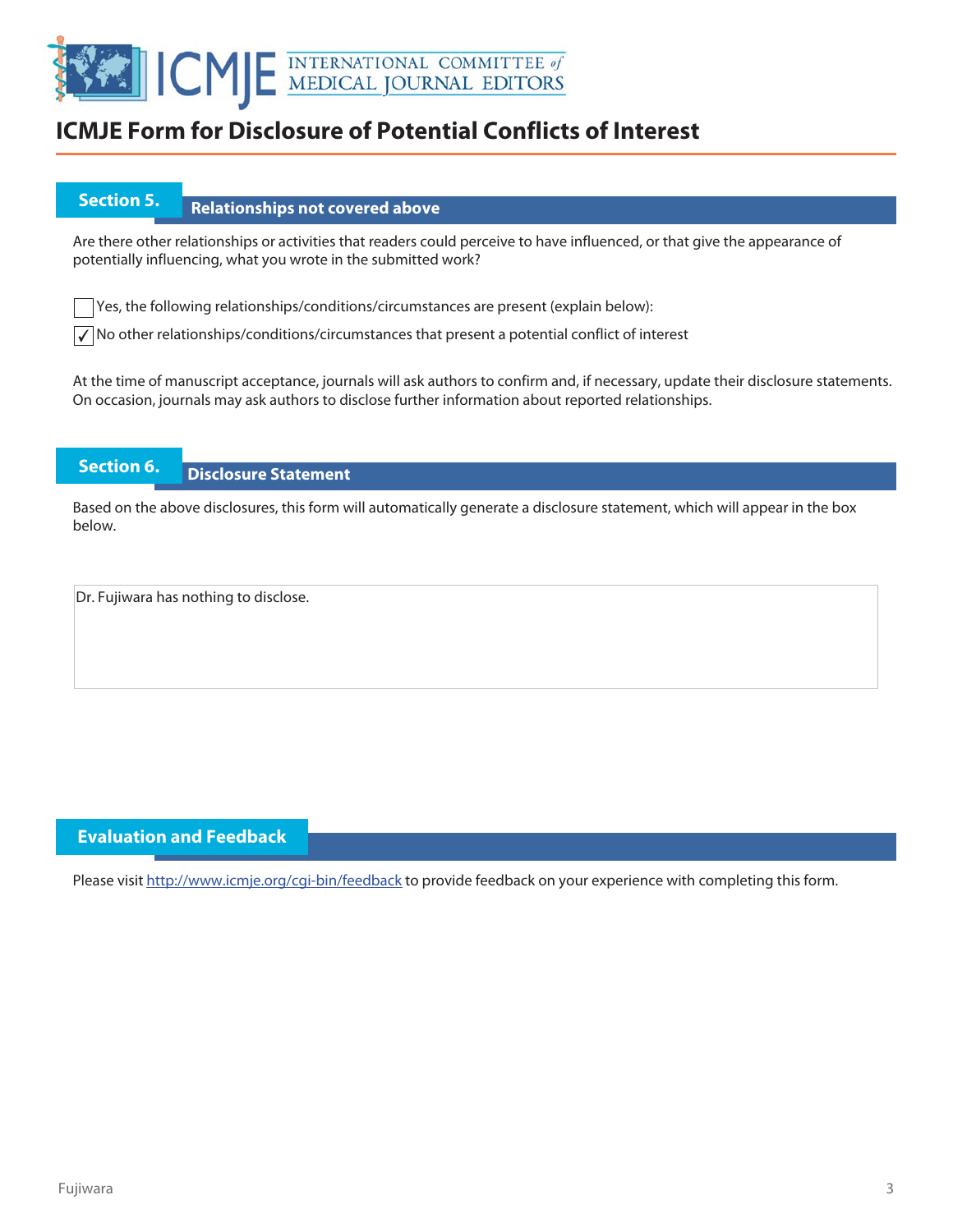

#### **Instructions**

 

> **The purpose of this form is to provide readers of your manuscript with information about your other interests that could influence how they receive and understand your work. The form is designed to be completed electronically and stored electronically. It contains programming that allows appropriate data display. Each author should submit a separate form and is responsible for the accuracy and completeness of the submitted information. The form is in six parts.**

#### **Identifying information. 1.**

#### **The work under consideration for publication. 2.**

This section asks for information about the work that you have submitted for publication. The time frame for this reporting is that of the work itself, from the initial conception and planning to the present. The requested information is about resources that you received, either directly or indirectly (via your institution), to enable you to complete the work. Checking "No" means that you did the work without receiving any financial support from any third party -- that is, the work was supported by funds from the same institution that pays your salary and that institution did not receive third-party funds with which to pay you. If you or your institution received funds from a third party to support the work, such as a government granting agency, charitable foundation or commercial sponsor, check "Yes".

#### **Relevant financial activities outside the submitted work. 3.**

This section asks about your financial relationships with entities in the bio-medical arena that could be perceived to influence, or that give the appearance of potentially influencing, what you wrote in the submitted work. You should disclose interactions with ANY entity that could be considered broadly relevant to the work. For example, if your article is about testing an epidermal growth factor receptor (EGFR) antagonist in lung cancer, you should report all associations with entities pursuing diagnostic or therapeutic strategies in cancer in general, not just in the area of EGFR or lung cancer.

Report all sources of revenue paid (or promised to be paid) directly to you or your institution on your behalf over the 36 months prior to submission of the work. This should include all monies from sources with relevance to the submitted work, not just monies from the entity that sponsored the research. Please note that your interactions with the work's sponsor that are outside the submitted work should also be listed here. If there is any question, it is usually better to disclose a relationship than not to do so.

 For grants you have received for work outside the submitted work, you should disclose support ONLY from entities that could be perceived to be affected financially by the published work, such as drug companies, or foundations supported by entities that could be perceived to have a financial stake in the outcome. Public funding sources, such as government agencies, charitable foundations or academic institutions, need not be disclosed. For example, if a government agency sponsored a study in which you have been involved and drugs were provided by a pharmaceutical company, you need only list the pharmaceutical company.

#### **Intellectual Property. 4.**

This section asks about patents and copyrights, whether pending, issued, licensed and/or receiving royalties.

#### **Relationships not covered above. 5.**

Use this section to report other relationships or activities that readers could perceive to have influenced, or that give the appearance of potentially influencing, what you wrote in the submitted work.

#### **Definitions.**

**Entity:** government agency, foundation, commercial sponsor, academic institution, etc.

**Grant:** A grant from an entity, generally [but not always] paid to your organization

**Personal Fees:** Monies paid to you for services rendered, generally honoraria, royalties, or fees for consulting , lectures, speakers bureaus, expert testimony, employment, or other affiliations

**Non-Financial Support:** Examples include drugs/equipment supplied by the entity, travel paid by the entity, writing assistance, administrative support, etc**.**

**Other:** Anything not covered under the previous three boxes **Pending:** The patent has been filed but not issued **Issued:** The patent has been issued by the agency **Licensed:** The patent has been licensed to an entity, whether earning royalties or not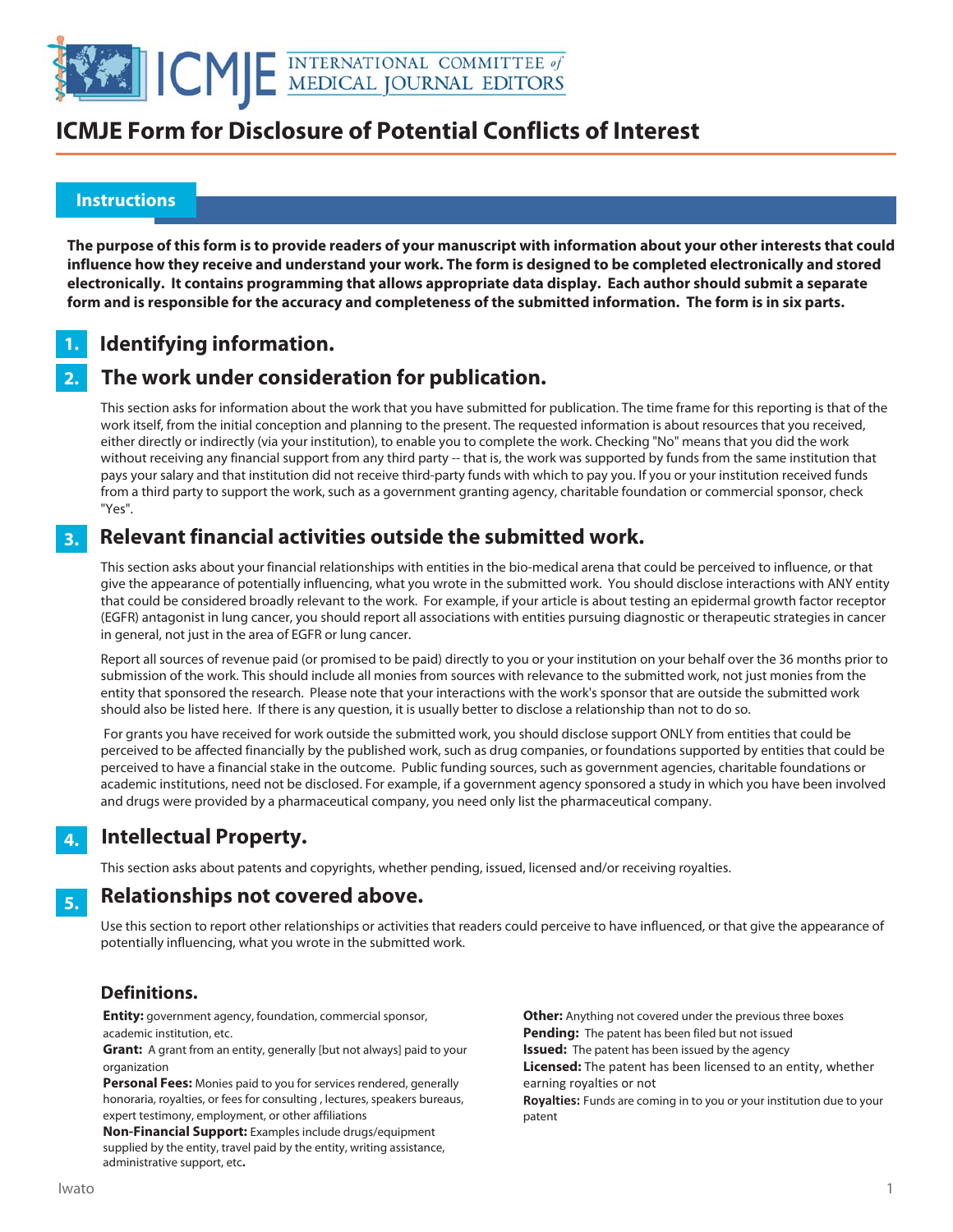

| <b>Section 1.</b>                    | <b>Identifying Information</b>                    |                                        |                                                                                                                             |  |
|--------------------------------------|---------------------------------------------------|----------------------------------------|-----------------------------------------------------------------------------------------------------------------------------|--|
| 1. Given Name (First Name)<br>Koji   |                                                   | 2. Surname (Last Name)<br><i>lwato</i> | 3. Date<br>23-May-2019                                                                                                      |  |
| 4. Are you the corresponding author? |                                                   | Yes<br>  No<br>$\mathcal{A}^+$         | Corresponding Author's Name<br>Hiroshi Nomura                                                                               |  |
| 5. Manuscript Title                  | eosinophilic leukemia- a case report              |                                        | The efficacy of imatinib mesylate in the treatment of a rare lytic bone lesion caused by hypereosinophilic syndrome/chronic |  |
| $CC$ D 10 0013601                    | 6. Manuscript Identifying Number (if you know it) |                                        |                                                                                                                             |  |

CC-D-19-00126R1

## **The Work Under Consideration for Publication**

Did you or your institution **at any time** receive payment or services from a third party (government, commercial, private foundation, etc.) for any aspect of the submitted work (including but not limited to grants, data monitoring board, study design, manuscript preparation, statistical analysis, etc.)?

Are there any relevant conflicts of interest?  $\Box$  Yes

|  | ۰. |
|--|----|
|--|----|

## **Relevant financial activities outside the submitted work. Section 3. Relevant financial activities outset**

Place a check in the appropriate boxes in the table to indicate whether you have financial relationships (regardless of amount of compensation) with entities as described in the instructions. Use one line for each entity; add as many lines as you need by clicking the "Add +" box. You should report relationships that were **present during the 36 months prior to publication**.

Are there any relevant conflicts of interest?  $\Box$  Yes  $\Box$  No

## **Intellectual Property -- Patents & Copyrights**

Do you have any patents, whether planned, pending or issued, broadly relevant to the work?  $\Box$  Yes  $\Box$  No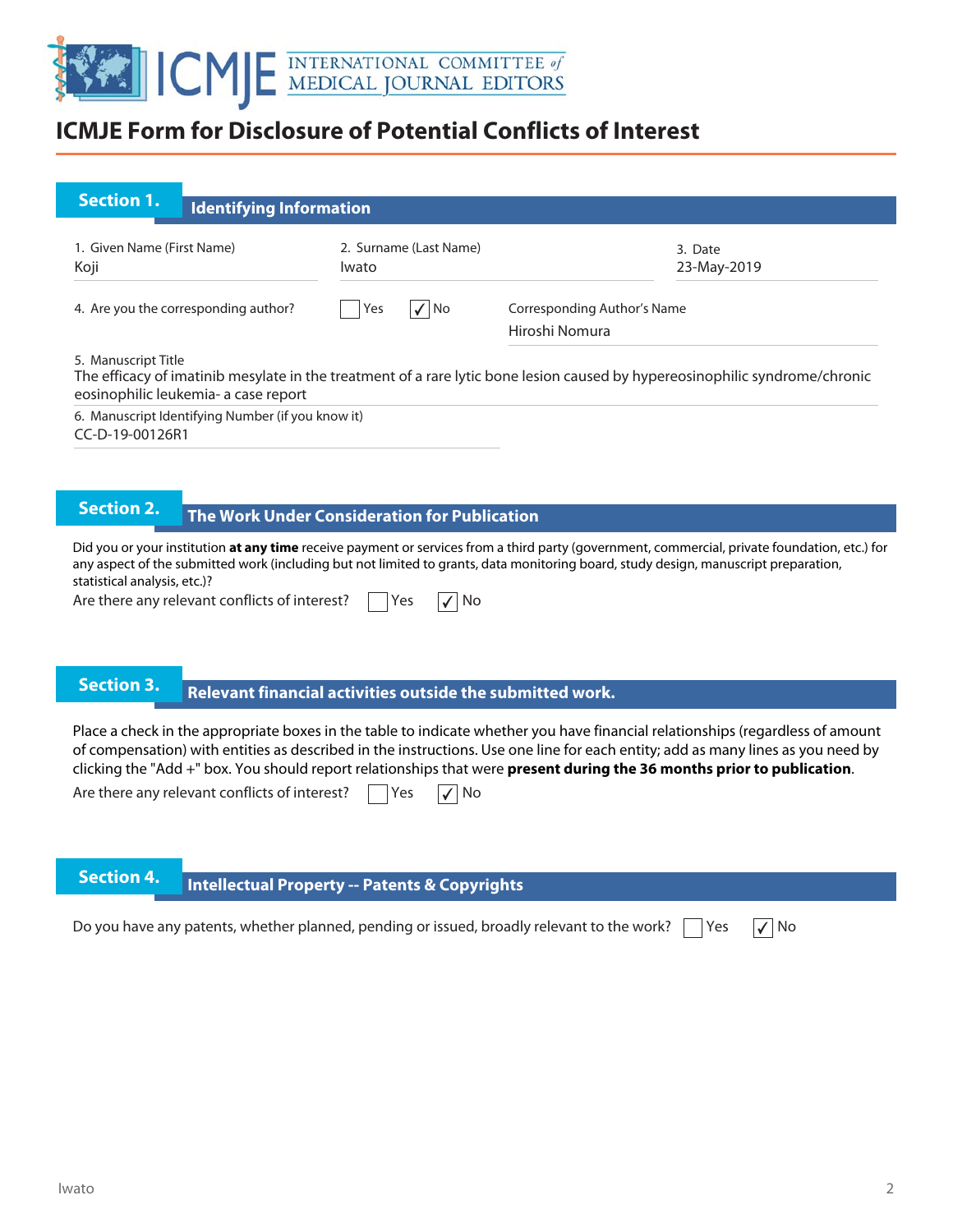

### **Section 5.** Relationships not covered above

Are there other relationships or activities that readers could perceive to have influenced, or that give the appearance of potentially influencing, what you wrote in the submitted work?

Yes, the following relationships/conditions/circumstances are present (explain below):

 $\sqrt{\ }$  No other relationships/conditions/circumstances that present a potential conflict of interest

At the time of manuscript acceptance, journals will ask authors to confirm and, if necessary, update their disclosure statements. On occasion, journals may ask authors to disclose further information about reported relationships.

### **Section 6. Disclosure Statement**

Based on the above disclosures, this form will automatically generate a disclosure statement, which will appear in the box below.

Dr. Iwato has nothing to disclose.

#### **Evaluation and Feedback**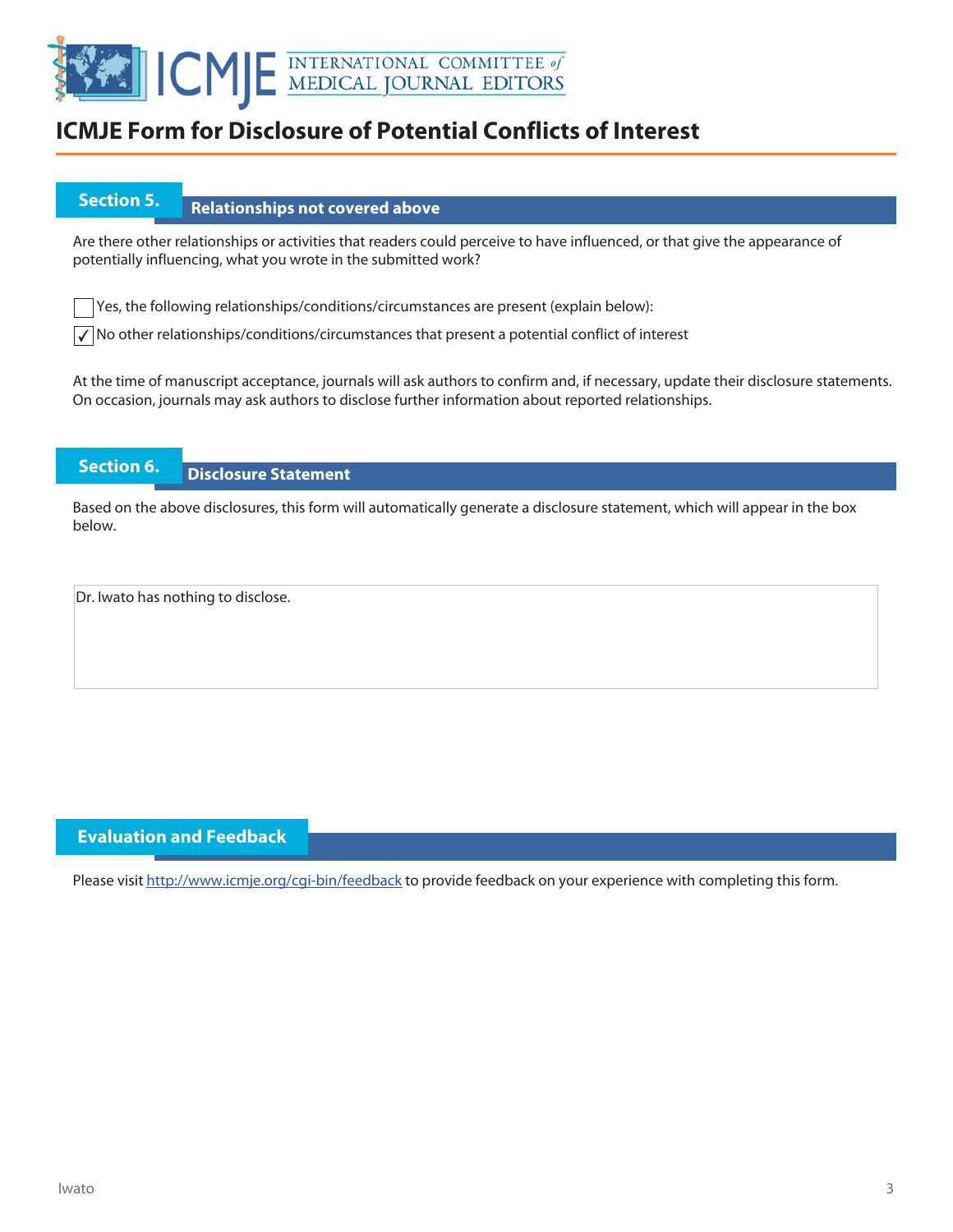

#### **Instructions**

 

> **The purpose of this form is to provide readers of your manuscript with information about your other interests that could influence how they receive and understand your work. The form is designed to be completed electronically and stored electronically. It contains programming that allows appropriate data display. Each author should submit a separate form and is responsible for the accuracy and completeness of the submitted information. The form is in six parts.**

#### **Identifying information. 1.**

#### **The work under consideration for publication. 2.**

This section asks for information about the work that you have submitted for publication. The time frame for this reporting is that of the work itself, from the initial conception and planning to the present. The requested information is about resources that you received, either directly or indirectly (via your institution), to enable you to complete the work. Checking "No" means that you did the work without receiving any financial support from any third party -- that is, the work was supported by funds from the same institution that pays your salary and that institution did not receive third-party funds with which to pay you. If you or your institution received funds from a third party to support the work, such as a government granting agency, charitable foundation or commercial sponsor, check "Yes".

#### **Relevant financial activities outside the submitted work. 3.**

This section asks about your financial relationships with entities in the bio-medical arena that could be perceived to influence, or that give the appearance of potentially influencing, what you wrote in the submitted work. You should disclose interactions with ANY entity that could be considered broadly relevant to the work. For example, if your article is about testing an epidermal growth factor receptor (EGFR) antagonist in lung cancer, you should report all associations with entities pursuing diagnostic or therapeutic strategies in cancer in general, not just in the area of EGFR or lung cancer.

Report all sources of revenue paid (or promised to be paid) directly to you or your institution on your behalf over the 36 months prior to submission of the work. This should include all monies from sources with relevance to the submitted work, not just monies from the entity that sponsored the research. Please note that your interactions with the work's sponsor that are outside the submitted work should also be listed here. If there is any question, it is usually better to disclose a relationship than not to do so.

 For grants you have received for work outside the submitted work, you should disclose support ONLY from entities that could be perceived to be affected financially by the published work, such as drug companies, or foundations supported by entities that could be perceived to have a financial stake in the outcome. Public funding sources, such as government agencies, charitable foundations or academic institutions, need not be disclosed. For example, if a government agency sponsored a study in which you have been involved and drugs were provided by a pharmaceutical company, you need only list the pharmaceutical company.

#### **Intellectual Property. 4.**

This section asks about patents and copyrights, whether pending, issued, licensed and/or receiving royalties.

#### **Relationships not covered above. 5.**

Use this section to report other relationships or activities that readers could perceive to have influenced, or that give the appearance of potentially influencing, what you wrote in the submitted work.

#### **Definitions.**

**Entity:** government agency, foundation, commercial sponsor, academic institution, etc.

**Grant:** A grant from an entity, generally [but not always] paid to your organization

**Personal Fees:** Monies paid to you for services rendered, generally honoraria, royalties, or fees for consulting , lectures, speakers bureaus, expert testimony, employment, or other affiliations

**Non-Financial Support:** Examples include drugs/equipment supplied by the entity, travel paid by the entity, writing assistance, administrative support, etc**.**

**Other:** Anything not covered under the previous three boxes **Pending:** The patent has been filed but not issued **Issued:** The patent has been issued by the agency **Licensed:** The patent has been licensed to an entity, whether earning royalties or not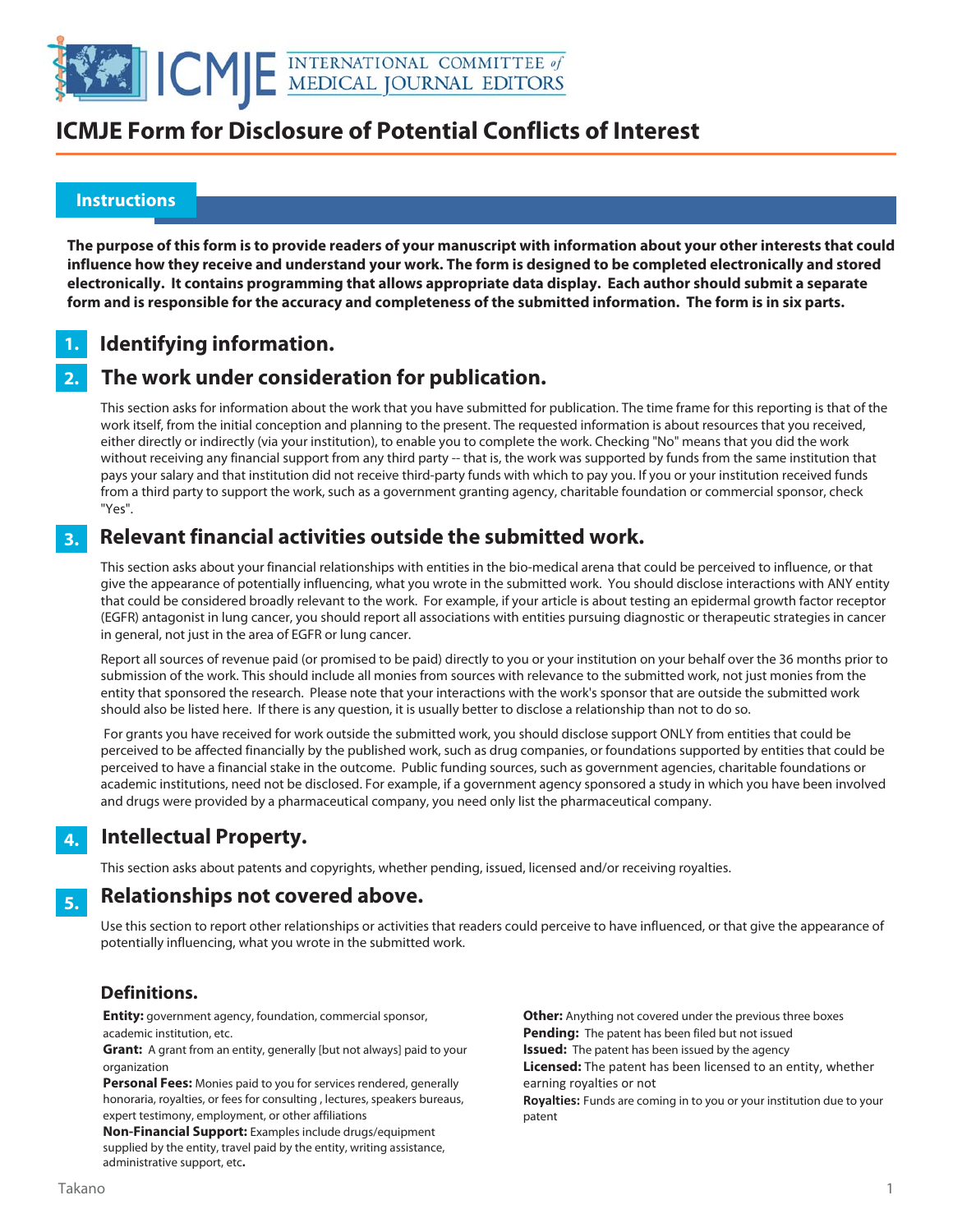

| <b>Section 1.</b>                                 | <b>Identifying Information</b>       |                                  |    |                                                                                                                             |                        |
|---------------------------------------------------|--------------------------------------|----------------------------------|----|-----------------------------------------------------------------------------------------------------------------------------|------------------------|
| 1. Given Name (First Name)<br>Yogo                |                                      | 2. Surname (Last Name)<br>Takano |    |                                                                                                                             | 3. Date<br>23-May-2019 |
| 4. Are you the corresponding author?              |                                      | Yes                              | No | Corresponding Author's Name<br>Hiroshi Nomura                                                                               |                        |
| 5. Manuscript Title                               | eosinophilic leukemia- a case report |                                  |    | The efficacy of imatinib mesylate in the treatment of a rare lytic bone lesion caused by hypereosinophilic syndrome/chronic |                        |
| 6. Manuscript Identifying Number (if you know it) |                                      |                                  |    |                                                                                                                             |                        |

CC-D-19-00126R1

## **The Work Under Consideration for Publication**

Did you or your institution **at any time** receive payment or services from a third party (government, commercial, private foundation, etc.) for any aspect of the submitted work (including but not limited to grants, data monitoring board, study design, manuscript preparation, statistical analysis, etc.)?

Are there any relevant conflicts of interest?  $\Box$  Yes

|  | ۰.<br>., |
|--|----------|
|--|----------|

## **Relevant financial activities outside the submitted work. Section 3. Relevant financial activities outset**

Place a check in the appropriate boxes in the table to indicate whether you have financial relationships (regardless of amount of compensation) with entities as described in the instructions. Use one line for each entity; add as many lines as you need by clicking the "Add +" box. You should report relationships that were **present during the 36 months prior to publication**.

Are there any relevant conflicts of interest?  $\Box$  Yes  $\Box$  No

# **Intellectual Property -- Patents & Copyrights**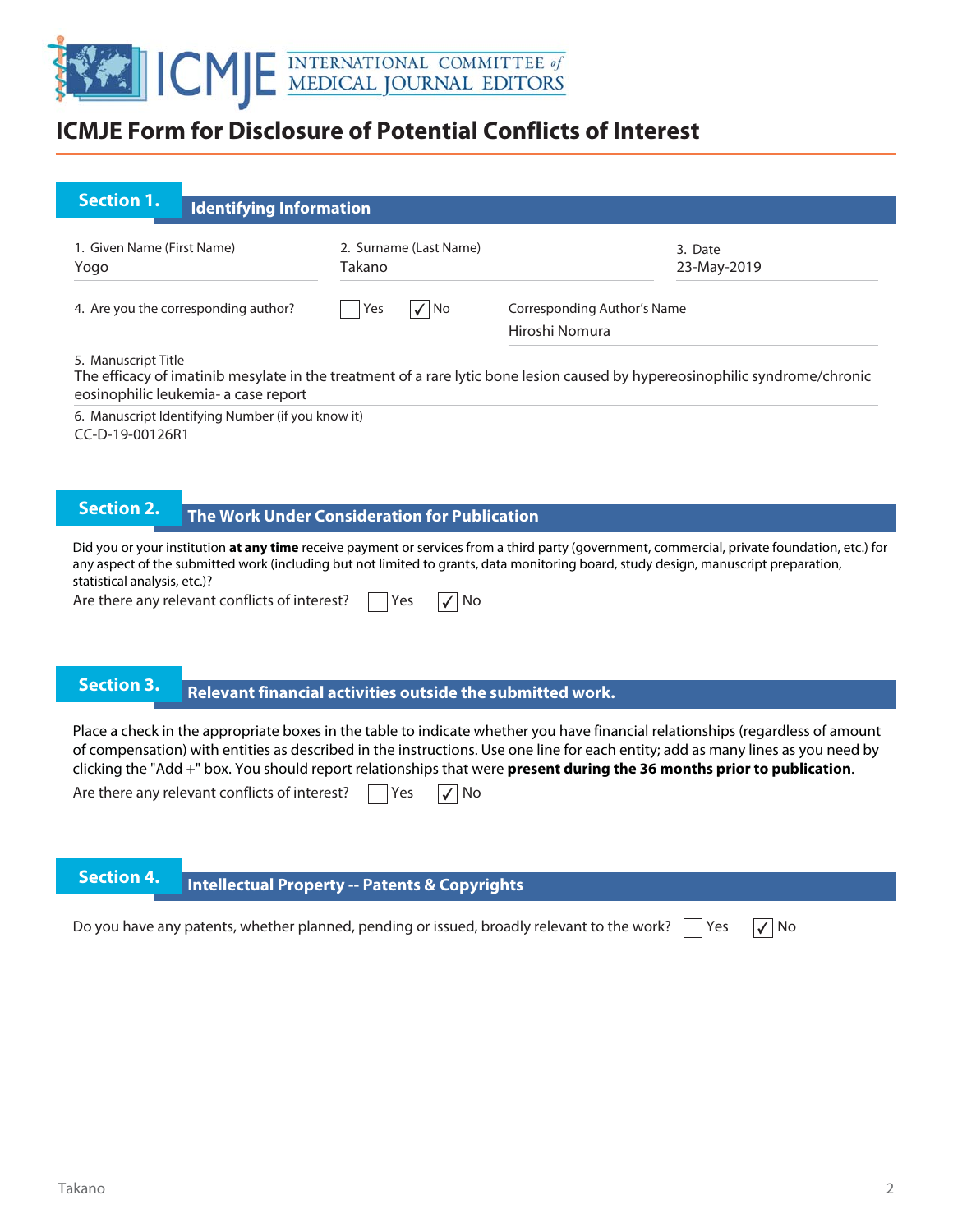

### **Section 5.** Relationships not covered above

Are there other relationships or activities that readers could perceive to have influenced, or that give the appearance of potentially influencing, what you wrote in the submitted work?

Yes, the following relationships/conditions/circumstances are present (explain below):

 $\sqrt{\ }$  No other relationships/conditions/circumstances that present a potential conflict of interest

At the time of manuscript acceptance, journals will ask authors to confirm and, if necessary, update their disclosure statements. On occasion, journals may ask authors to disclose further information about reported relationships.

### **Section 6. Disclosure Statement**

Based on the above disclosures, this form will automatically generate a disclosure statement, which will appear in the box below.

Dr. Takano has nothing to disclose.

#### **Evaluation and Feedback**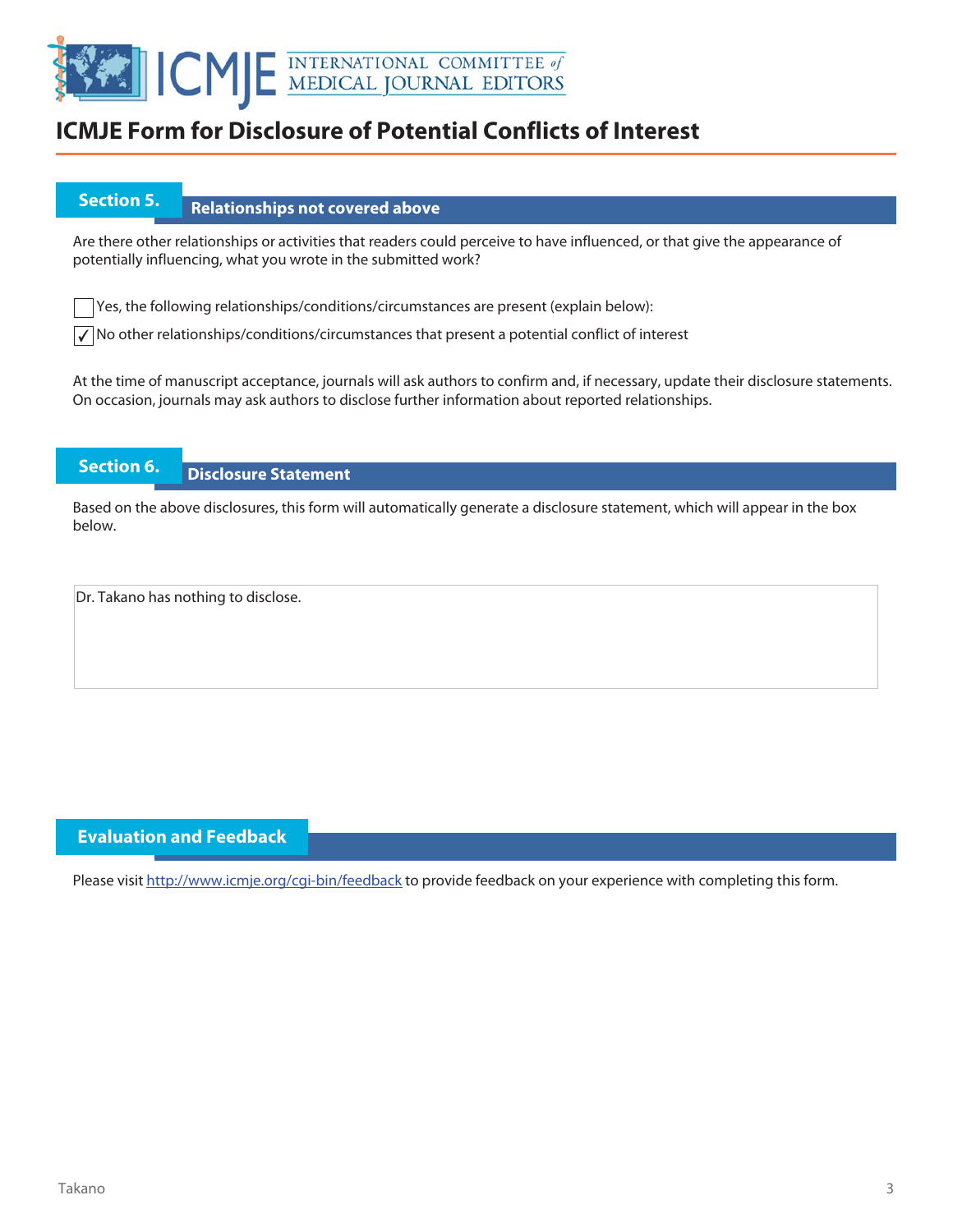

#### **Instructions**

 

> **The purpose of this form is to provide readers of your manuscript with information about your other interests that could influence how they receive and understand your work. The form is designed to be completed electronically and stored electronically. It contains programming that allows appropriate data display. Each author should submit a separate form and is responsible for the accuracy and completeness of the submitted information. The form is in six parts.**

#### **Identifying information. 1.**

#### **The work under consideration for publication. 2.**

This section asks for information about the work that you have submitted for publication. The time frame for this reporting is that of the work itself, from the initial conception and planning to the present. The requested information is about resources that you received, either directly or indirectly (via your institution), to enable you to complete the work. Checking "No" means that you did the work without receiving any financial support from any third party -- that is, the work was supported by funds from the same institution that pays your salary and that institution did not receive third-party funds with which to pay you. If you or your institution received funds from a third party to support the work, such as a government granting agency, charitable foundation or commercial sponsor, check "Yes".

#### **Relevant financial activities outside the submitted work. 3.**

This section asks about your financial relationships with entities in the bio-medical arena that could be perceived to influence, or that give the appearance of potentially influencing, what you wrote in the submitted work. You should disclose interactions with ANY entity that could be considered broadly relevant to the work. For example, if your article is about testing an epidermal growth factor receptor (EGFR) antagonist in lung cancer, you should report all associations with entities pursuing diagnostic or therapeutic strategies in cancer in general, not just in the area of EGFR or lung cancer.

Report all sources of revenue paid (or promised to be paid) directly to you or your institution on your behalf over the 36 months prior to submission of the work. This should include all monies from sources with relevance to the submitted work, not just monies from the entity that sponsored the research. Please note that your interactions with the work's sponsor that are outside the submitted work should also be listed here. If there is any question, it is usually better to disclose a relationship than not to do so.

 For grants you have received for work outside the submitted work, you should disclose support ONLY from entities that could be perceived to be affected financially by the published work, such as drug companies, or foundations supported by entities that could be perceived to have a financial stake in the outcome. Public funding sources, such as government agencies, charitable foundations or academic institutions, need not be disclosed. For example, if a government agency sponsored a study in which you have been involved and drugs were provided by a pharmaceutical company, you need only list the pharmaceutical company.

#### **Intellectual Property. 4.**

This section asks about patents and copyrights, whether pending, issued, licensed and/or receiving royalties.

#### **Relationships not covered above. 5.**

Use this section to report other relationships or activities that readers could perceive to have influenced, or that give the appearance of potentially influencing, what you wrote in the submitted work.

#### **Definitions.**

**Entity:** government agency, foundation, commercial sponsor, academic institution, etc.

**Grant:** A grant from an entity, generally [but not always] paid to your organization

**Personal Fees:** Monies paid to you for services rendered, generally honoraria, royalties, or fees for consulting , lectures, speakers bureaus, expert testimony, employment, or other affiliations

**Non-Financial Support:** Examples include drugs/equipment supplied by the entity, travel paid by the entity, writing assistance, administrative support, etc**.**

**Other:** Anything not covered under the previous three boxes **Pending:** The patent has been filed but not issued **Issued:** The patent has been issued by the agency **Licensed:** The patent has been licensed to an entity, whether earning royalties or not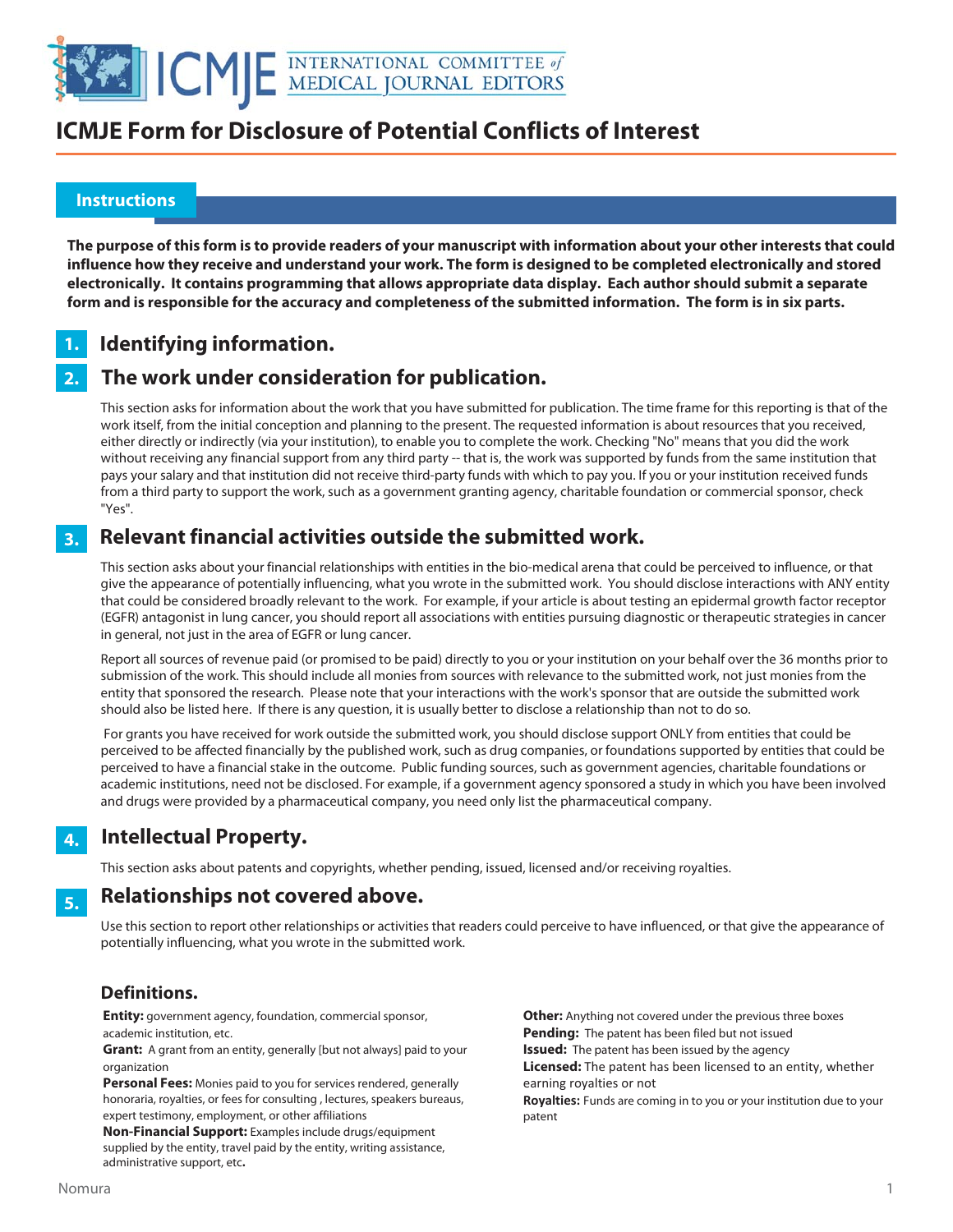

| <b>Section 1.</b>                     | <b>Identifying Information</b> |                                  |                        |  |
|---------------------------------------|--------------------------------|----------------------------------|------------------------|--|
| 1. Given Name (First Name)<br>Hiroshi |                                | 2. Surname (Last Name)<br>Nomura | 3. Date<br>11-May-2019 |  |
| 4. Are you the corresponding author?  |                                | $\sqrt{Y}$<br><b>No</b>          |                        |  |

5. Manuscript Title

The efficacy of imatinib mesylate in the treatment of a rare lytic bone lesion caused by hypereosinophilic syndrome/chronic eosinophilic leukemia- a case report

6. Manuscript Identifying Number (if you know it)

CC-D-19-00126

## **The Work Under Consideration for Publication**

Did you or your institution **at any time** receive payment or services from a third party (government, commercial, private foundation, etc.) for any aspect of the submitted work (including but not limited to grants, data monitoring board, study design, manuscript preparation, statistical analysis, etc.)?

Are there any relevant conflicts of interest?  $\Box$  Yes

|  | ٧ |
|--|---|
|--|---|

# **Relevant financial activities outside the submitted work. Section 3. Relevant financial activities outset**

Place a check in the appropriate boxes in the table to indicate whether you have financial relationships (regardless of amount of compensation) with entities as described in the instructions. Use one line for each entity; add as many lines as you need by clicking the "Add +" box. You should report relationships that were **present during the 36 months prior to publication**.

Are there any relevant conflicts of interest?  $\Box$  Yes  $\Box$  No

## **Intellectual Property -- Patents & Copyrights**